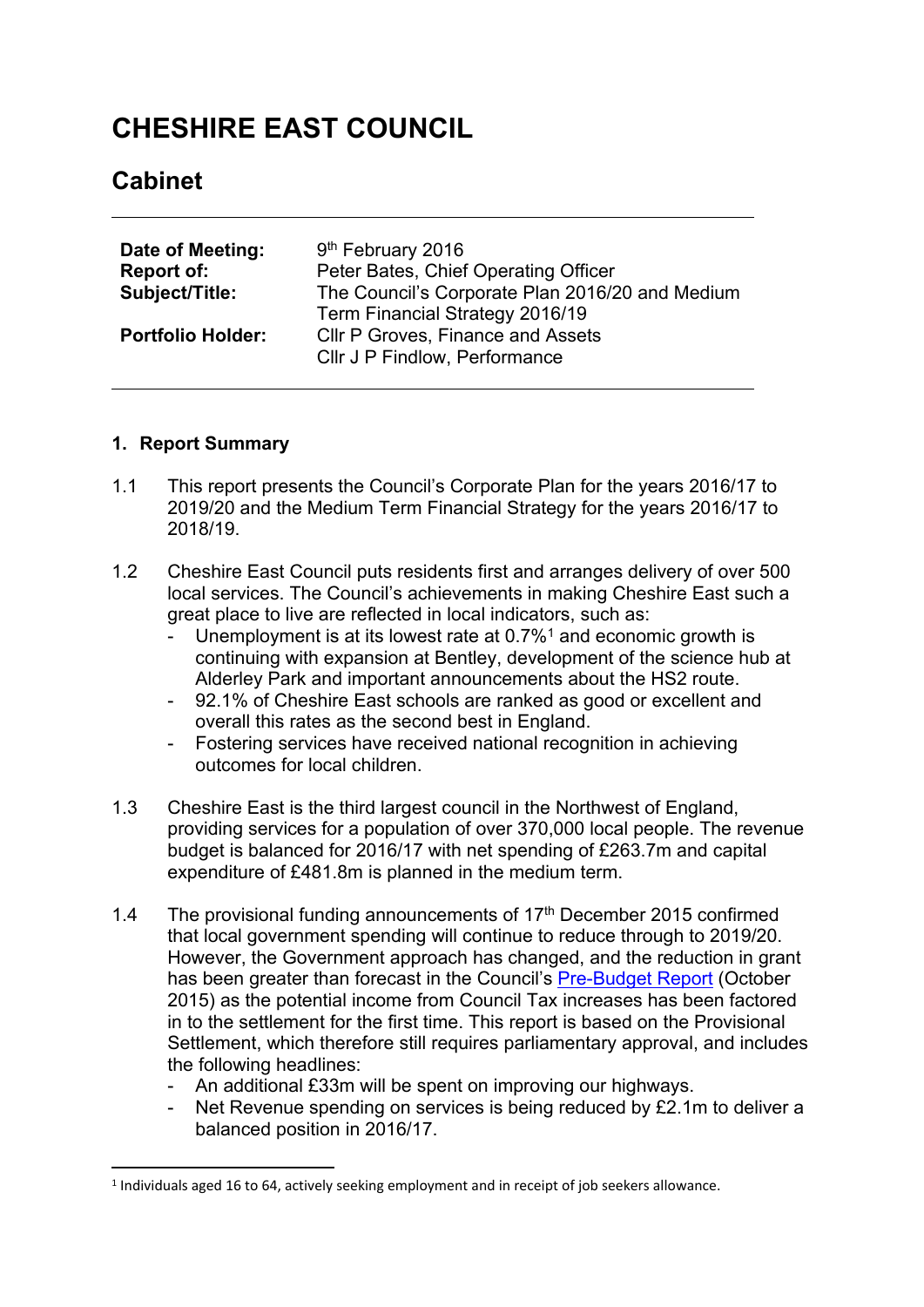- Capital spending on infrastructure and regeneration projects will increase by £60.5m from 2015/16 third quarter review budget.
- Value for money will continue to be supported through management of Council investments. This will include the reduction of external loans by a further £6m.
- Reliance on Central Government grants will reduce by £16.3m.
- Funding for essential local services will require a proposed Council tax increase of 3.75% from £1,216.34 to £1,261.95 for a Band D property.
- 1.5 The absence of Government funding information until 17<sup>th</sup> December 2015 means that this report is mainly focused on the 2016/17 Revenue Budget and a Medium Term Capital Programme. However, the report sets out how the Council will approach the financial challenges over the medium term and we are exploring the 'offer' of a longer term settlement to 2019/20 with Government officials.

#### **Corporate Plan 2016/20**

- 1.6 The report includes the refreshed Corporate Plan for the period 2016/17 to 2019/20. This has been developed during 2015 to replace the Council Plan which ends on 31st March 2016.
- 1.7 The Plan reflects that the 5 resident based outcomes in the current plan remain wholly appropriate and should remain in place. It also recognises the emerging importance of a 6<sup>th</sup> outcome that drives the continued improvement in efficiency and effectiveness of Council Services.
- 1.8 The new Corporate Plan has formed the basis for developing proposals within the Medium Term Financial Strategy. Progress against the Corporate Plan will be monitored through quarterly reporting to Cabinet. The quarterly reports will also identify up to date performance of the Council and show how the latest priorities are being managed to achieve the best outcomes for local residents.

#### **Budget 2016/19**

- 1.9 Following many months of development and consultation the 2016/17 proposals contained in this report are robust and provide a balanced "Residents First" Budget for consideration.
- 1.10 Like most authorities there are still identified budget deficits in the medium term caused through on-going reductions in public sector spending. Our response to these pressures will be developed in 2016 and will be based on innovation and creativity with a continued focus on improving efficiency, productivity and more effective local service delivery.
- 1.11 Our ability to create the best conditions for private sector investment, economic growth and prosperity will be critical to the continued success of the Borough as the Council's reliance on locally generated income increases.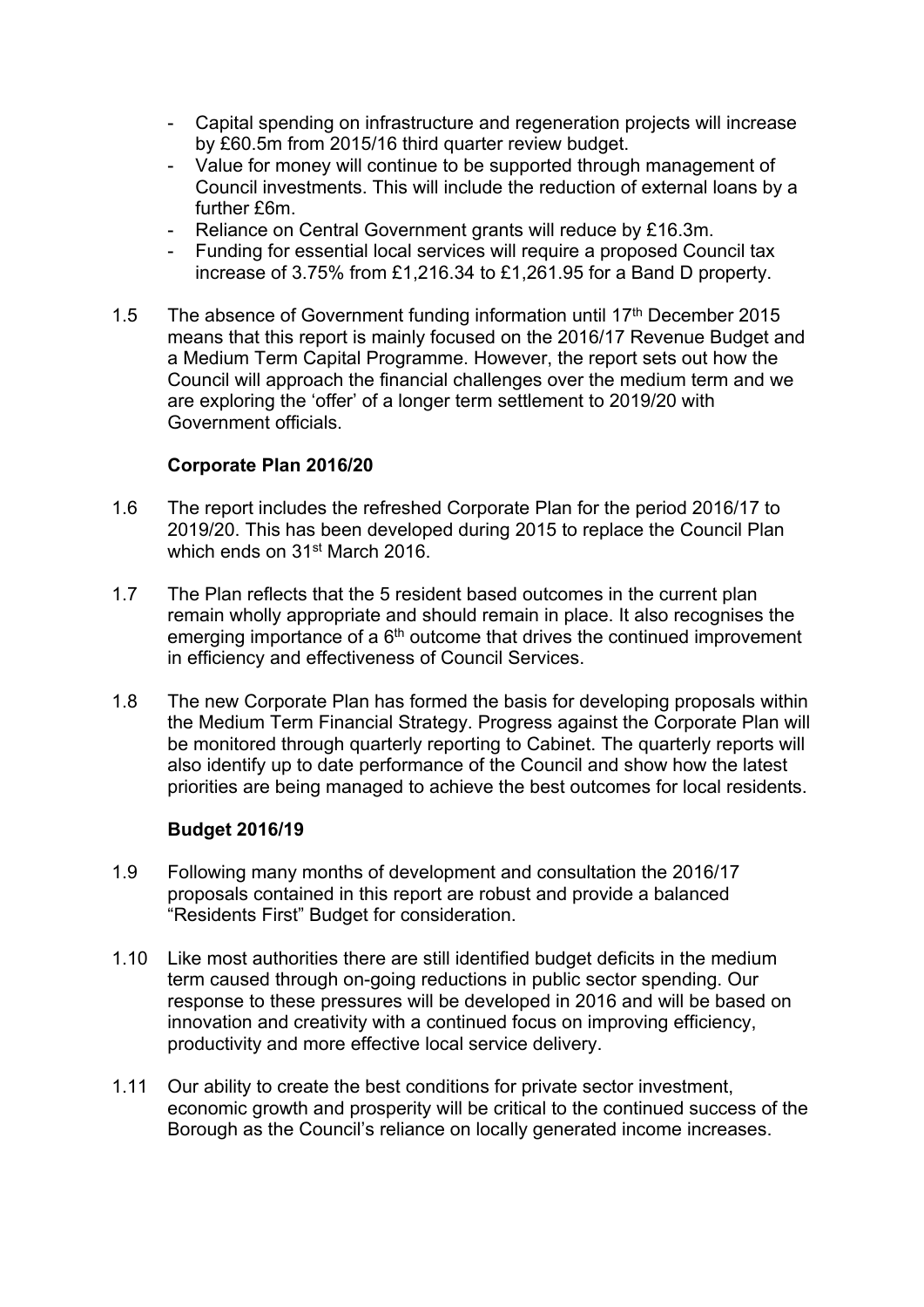- 1.12 This report summarises the resolutions that Cabinet are requested to recommend to Council at **Appendix A**.
- 1.13 This report provides the Corporate Plan for the period 2016/17 to 2019/20 at **Appendix B**, and the Medium Term Financial Strategy (MTFS) Report (containing the Budget) for the period 2016/17 to 2018/19 at **Appendix C**.
- 1.14 The document is the result of the Business Planning Process led by the Council from May 2015 to February 2016. The Corporate Plan and MTFS Reports are being submitted to Cabinet on 9<sup>th</sup> February 2016 for recommendation to Council for approval.
- 1.15 The business planning process involved engagement with local people and organisations and details of how this process was managed is included within **Appendix C, Annex 2**.

#### **2. Recommendations**

- 2.1. That Cabinet recommend to Council the items at **Appendix A**:
- 2.2. That Cabinet note:
	- a) The Budget Engagement exercise undertaken by the Council, as set out in the attached (**Appendix C, Annex 2**).
	- b) The comments of the Council's Chief Operating Officer (Section 151 Officer), contained within the MTFS Report, regarding the robustness of estimates and level of reserves held by the Council based on these budget proposals (**Appendix C, Comment from the Chief Operating Officer**).
	- c) The risk assessment detailed in the MTFS Report (**Appendix C, Annex 5**).
	- d) That the estimates and profiling contained within the proposed Capital Programme 2016/17 to 2018/19 reflect the scale of ambition and future investment plans of the Council. The programme may vary to take advantage of external funding opportunities, maximise private sector investment, prudential borrowing considerations, operational capacity and to ensure optimal delivery of the overall programme (**Appendix C, Annex 12**).
	- e) That projects will be robustly governed through the Executive Monitoring Board. The Council's Finance Procedure Rules will always apply should any changes in spending requirements be identified (**Appendix C, Annex 12**).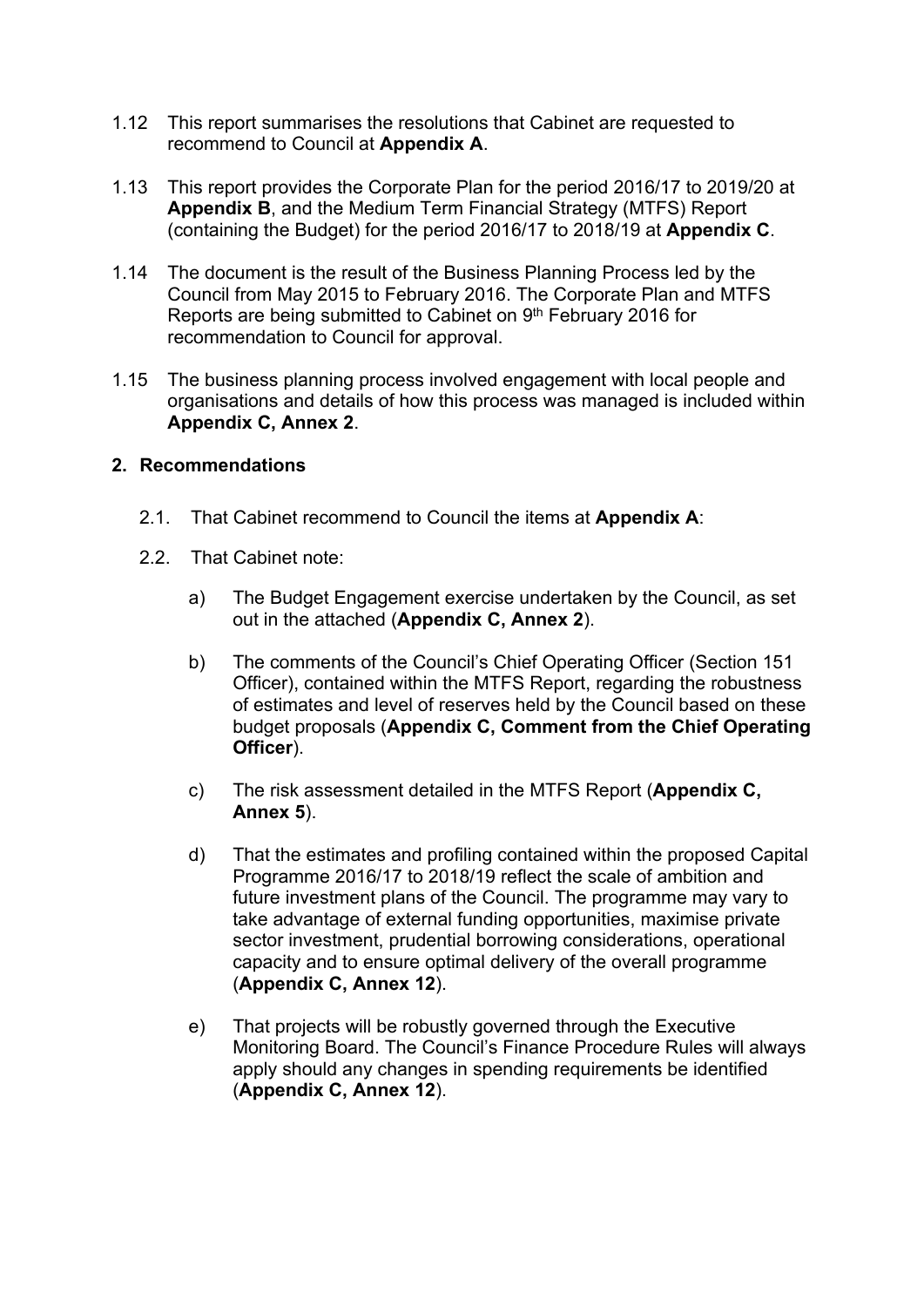# **3. Other Options Considered**

- 3.1. The Business Planning Process enables the Council to develop options, consider the best approach, produce Business Cases and share these options via the [Pre-Budget](http://www.cheshireeast.gov.uk/pdf/council-and-democracy/budget-report/pre-budget-report-2016-17-vf-1.pdf) Report 2016/17.
- 3.2. The engagement process and feedback on the [Pre-Budget](http://www.cheshireeast.gov.uk/pdf/council-and-democracy/budget-report/pre-budget-report-2016-17-vf-1.pdf) Report plus funding announcements and on-going refinement, informs the set of proposals in this report.

#### **4. Reasons for Recommendation**

- 4.1. The new Corporate Plan 2016/20 is a document that requires Council approval for it be embedded in all the Council's processes and reports.
- 4.2. A copy of the Corporate Plan 2016/20, is attached at **Appendix B**.
- 4.3. The Council's Budget (as contained in the MTFS Report) also requires Council approval. A copy of the MTFS Report is attached at **Appendix C**.
- 4.4. In accordance with the Budget and Policy Framework Rules of Procedure, Cabinet is requested to recommend this report to Council to approve the MTFS Report for 2016/19.
- 4.5. The Council's Chief Operating Officer (Section 151 Officer) reports that, in accordance with Section 25 of the Local Government Act 2003 and Sections 32 and 43 of the Local Government Finance Act 1992, as amended by the Localism Act 2011, he is satisfied with the robustness of the estimates making up the Council Tax Requirement of £179,432,775 (based on the Provisional Finance Settlement and subject to change from the Final Settlement) and he is satisfied with the adequacy of the financial reserves for the Council.
- 4.6. Further to the above statement it can be reported that the Medium Term Financial Strategy Report (**Appendix C**) is based on sound financial principles and reflects sufficiently detailed plans that can maintain the financial resilience of the Council in the medium term.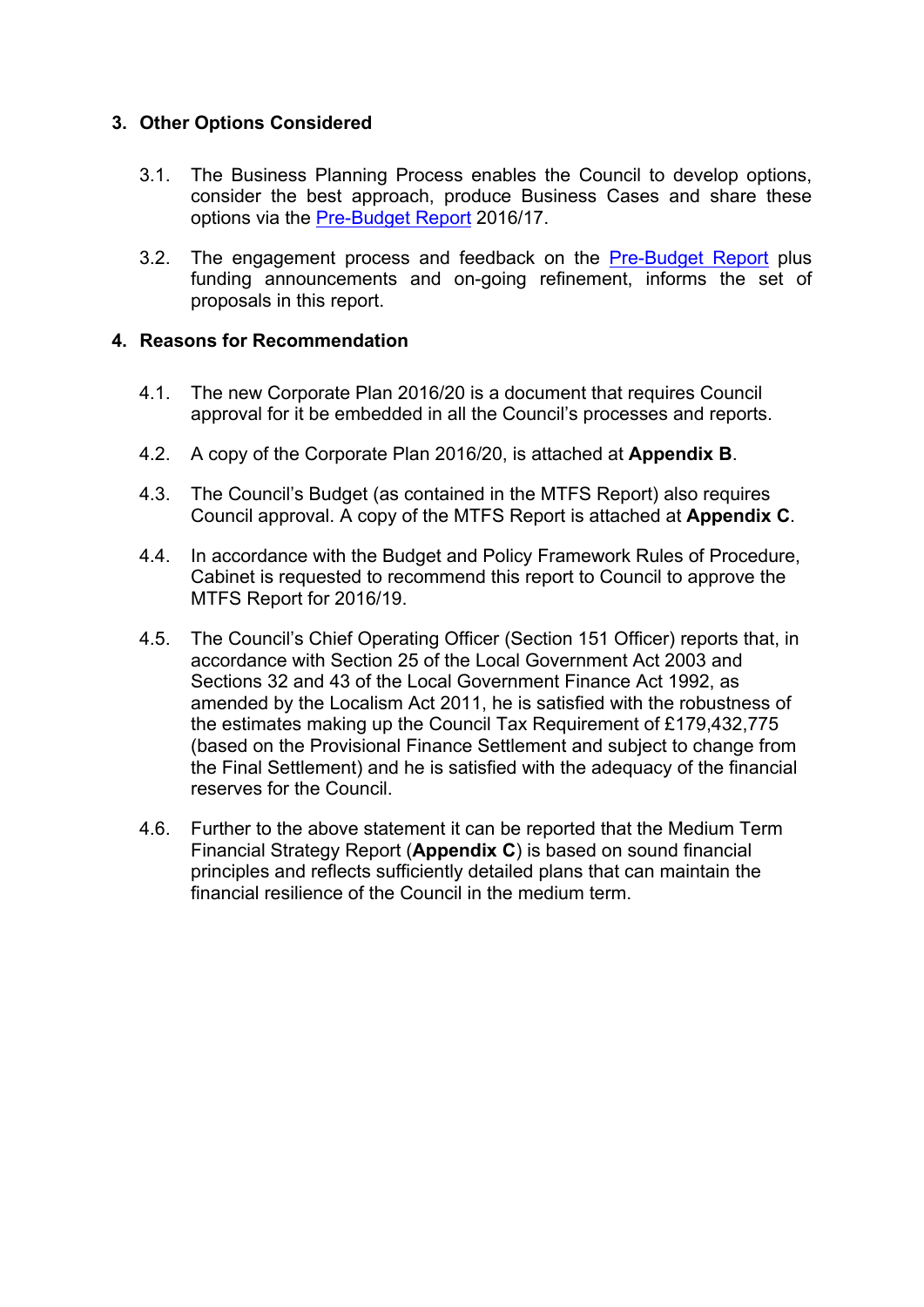# **Background / Chronology**

*Meeting the Council's Priorities:*

- 4.7. Cheshire East Council is responsible for delivering more than 500 local public services across an area of over 1,100km2 for over 370,000 residents. The budget to deliver these services in the period April 2016 to March 2017 will be over £750m (revenue and capital), which is raised from a combination of local taxes, national taxes (in the form of Government Grants) and payments direct from service users and other organisations that the Council works with.
- 4.8. The Council is continuing to change and adapt to the challenges facing the public sector, whilst continuing to provide effective services to the residents and businesses of Cheshire East. To continue to improve services and provide better outcomes for local people, within appropriate funding levels, requires constant challenge to the way services are provided. Planning good quality services that people need is achieved through consultation, analysis and prioritisation within the level of resources available.
- 4.9. During 2015, the Council has developed a refreshed Corporate Plan for 2016/20 which sets out a clear strategic direction for the Authority and maintains the established five Residents First Outcomes.
- 4.10. The Corporate Plan identifies the core purpose for the Council, reflecting the changing role of local government, funding reductions, and policy changes at the national and local level. It also identifies the key outcomes we are seeking to achieve to improve the quality of life of local people and, therefore, what our priorities are for action and investment over the four year period covered by the plan.
- 4.11. The Corporate Plan 2016/20 is attached at **Appendix B**.

*The Budget Setting Process 2016/19*

- 4.12. The Budget Setting Process 2016/19 was developed and endorsed by the Management Group Board and Cabinet Members in May 2015 following the Council Elections.
- 4.13. This has enabled a set of proposals to be developed and challenged through a managed process that considered service changes, the Capital Programme and the supporting financial planning assumptions relating to funding levels.
- 4.14. There have been a series of distinct stages of the Budget Setting Process with reports in relation to the Council's financial position being taken to Cabinet in June, September, November, December 2015 and February 2016. Corporate Overview and Scrutiny Committee were briefed in July and November 2015, and February 2016. All Members were invited to finance briefings on 13<sup>th</sup> July, 15<sup>th</sup> December 2015 and 2<sup>nd</sup> February 2016.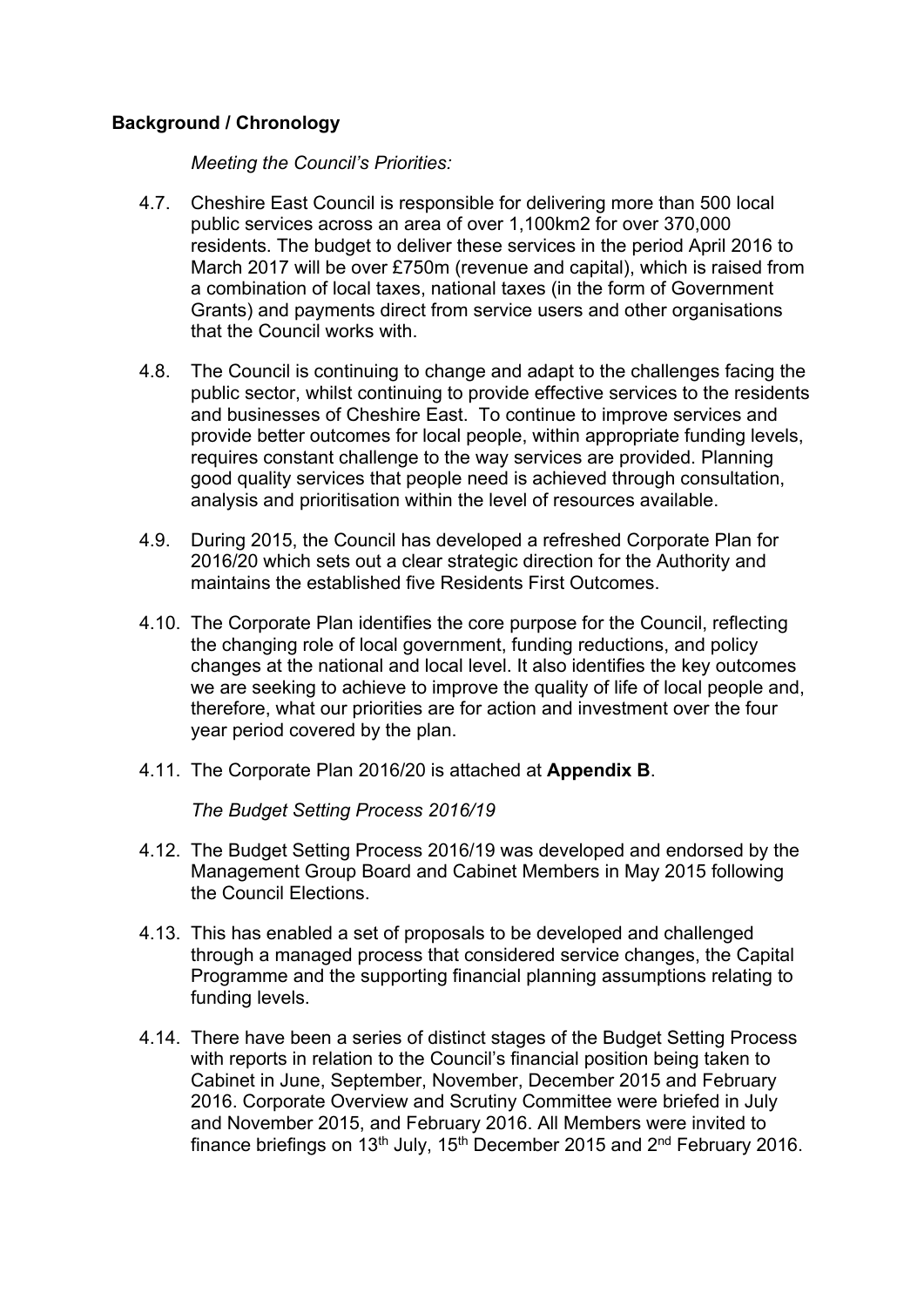- 4.15. This has been undertaken against a background of significant reductions in funding levels from Central Government, developing the new Corporate Plan and the Authority continuing to deliver against its commitment to become a commissioning council through the creation of alternative service delivery vehicles.
- 4.16. The MTFS Report provides financial background as well as setting out further details of the on-going approach to funding the Residents First Outcomes set out in the Corporate Plan. It sets out the spending plans and income targets for the financial year starting 1<sup>st</sup> April 2016, as well as indicative estimates for the 2017/18 and 2018/19 financial years.
- 4.17. The MTFS Report is based on the Provisional Local Government Finance Settlement for 2016/17. This was released on 17<sup>th</sup> December 2015. The final settlement is expected in early February 2016 with a debate by Members of Parliament in the House of Commons expected in mid February (after the publication date of this report to Cabinet) to agree the position. The Settlement included some changes to national policies which the Council has responded to.
- 4.18. Adding to or amending the change programmes has been an important focus of the budget setting process, ensuring that the Council focuses its energy and resources on those areas of change which will help build sustainable communities and a Council that is fit for the future.
- 4.19. Progress in terms of delivery of the proposals has been monitored and reported at regular intervals during 2015/16 and this will continue during 2016/17.
- 4.20. The MTFS Report 2016/19 is attached at **Appendix C**.
- 4.21. The MTFS Report continues to include estimated grant allocations in relation to several Specific Grants (**Annex 8**). These will be refined in due course.
- 4.22. Any resulting impact of these issues in terms of changes to funding will be managed through General Reserves. Therefore, a balanced budget position will be maintained. Should there be any changes they will be notified to Members at the earliest opportunity.
- 4.23. Any changes made as a result of the engagement process and further debate will be reported to Members at the Council meeting on 25<sup>th</sup> February 2016.

#### **5. Wards Affected and Local Ward Members**

5.1. Not applicable.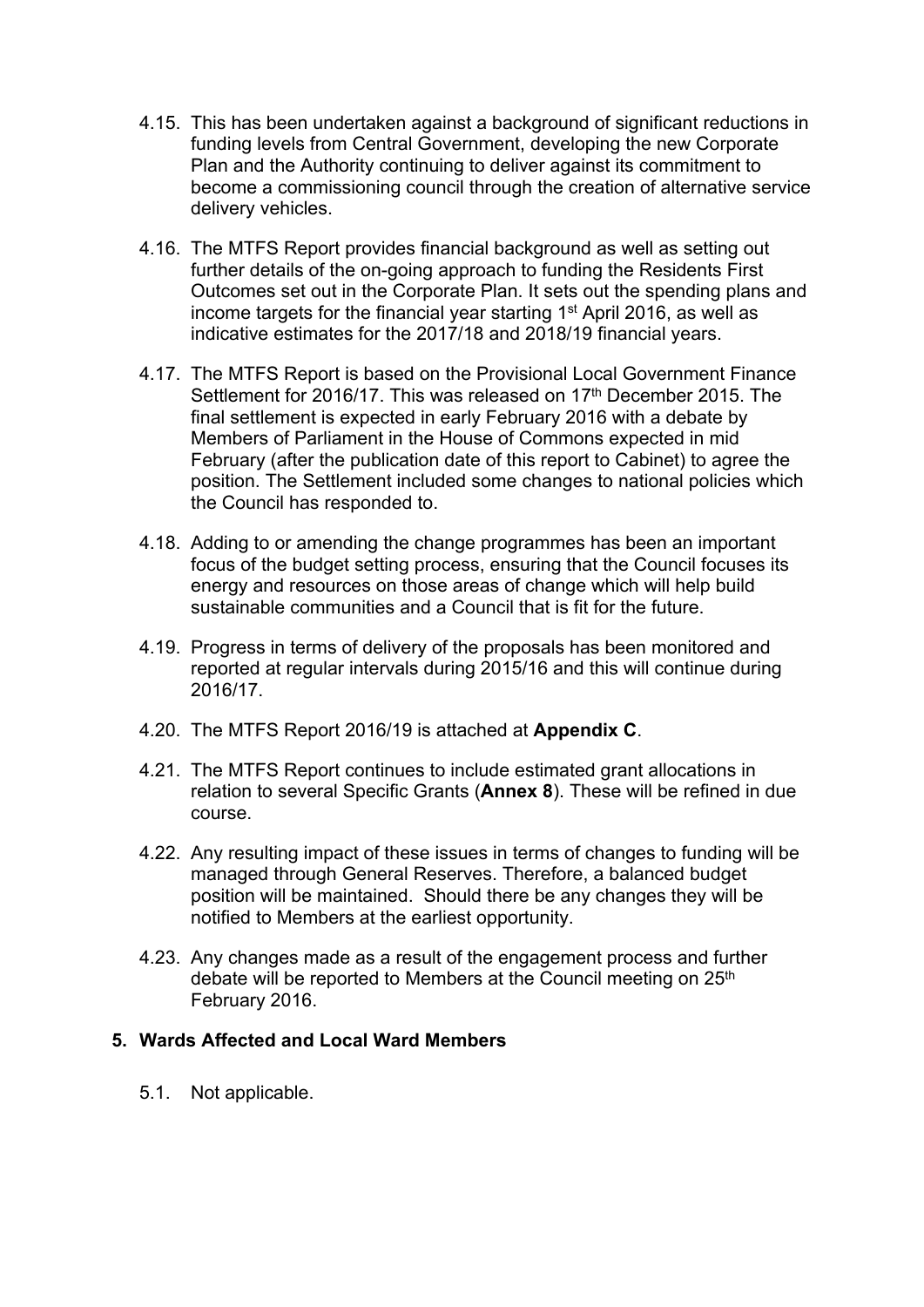# **6. Implications of Recommendation**

#### 6.1. **Policy Implications**

6.1.1. The report outlines policy and budget proposals which will impact on service delivery arrangements.

#### 6.2. **Legal Implications**

6.2.1. The Council should have robust processes so that it can meet statutory requirements and fulfil its fiduciary duty.

#### 6.3. **Financial Implications**

6.3.1. Please see Sections 1 and 5 of this report.

# 6.4. **Equality Implications**

- 6.4.1. The Council has a statutory duty to understand the equality impacts of its decisions, policies, strategies and functions.
- 6.4.2. The Council needs to ensure that its budget decisions do not discriminate against any group and promote equality of opportunity and good community relations. The Council undertakes equality assessments where necessary, and continues to do so as projects develop across the lifetime of the Corporate Plan. This process helps us to understand if our budget proposals:
	- Have an adverse impact on any of the protected characteristics listed in the 2010 Equality Act.
	- Result in direct or indirect discrimination.
- 6.4.3. The process assists us to consider what actions could address or alleviate any adverse impact and help us to recognise where investment could alleviate an adverse impact from a saving.
- 6.4.4. Completed equality assessments form part of any detailed Business Cases.

# 6.5. **Rural Community Implications**

6.5.1. The report outlines policy and budget proposals which will impact on service delivery across the Borough.

#### 6.6. **Human Resources Implications**

6.6.1. Please see Workforce Development Section – **Appendix C, Annex 4.**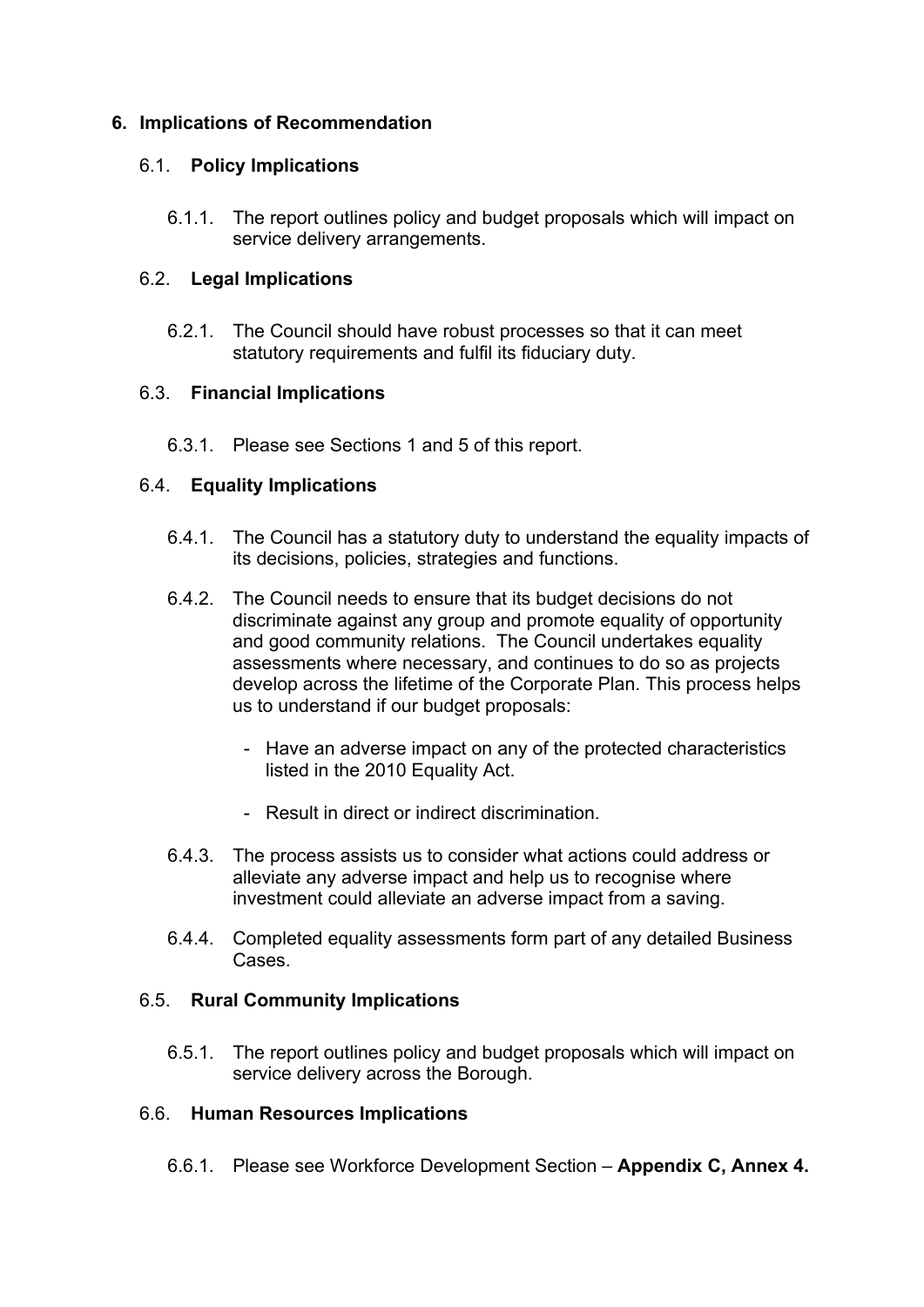# 6.7. **Public Health Implications**

6.7.1. Please see Section 1, Outcome 5 part of **Appendix C**.

# 6.8. **Other Implications (Please Specify)**

6.8.1. The Council has a statutory duty to consult with certain groups on its Budget Proposals and as part of the implementation of certain items. Further details are provided in **Appendix C, Annex 2.**

#### **7. Risk Management**

- 7.1. The steps outlined in this report mitigate the four main legal and financial risks to the Council's financial management arrangements:
	- The Council must set a balanced Budget.
	- Setting the Council Tax for 2016/17 must follow a compliant process.
	- The Council should provide high quality evidence to support submissions for external assessment.
	- That Council borrowing will comply with the Treasury Management Strategy which is underpinned by the Prudential Code.
- 7.2. A risk assessment of the significant proposals being put forward has been carried out by each service and is included as part of the planning process.
- 7.3. It is important to note that the Council faces significant financial challenges in achieving its desired outcomes. Management of risk is embedded within the organisation to ensure the Council can seize opportunities, introduce new, innovative models of service delivery, focus on improving outcomes for residents and review its range of services whilst identifying and controlling any resulting risks. The approach to risk management will continue to be assessed as the Council's plans and financial strategy are implemented.